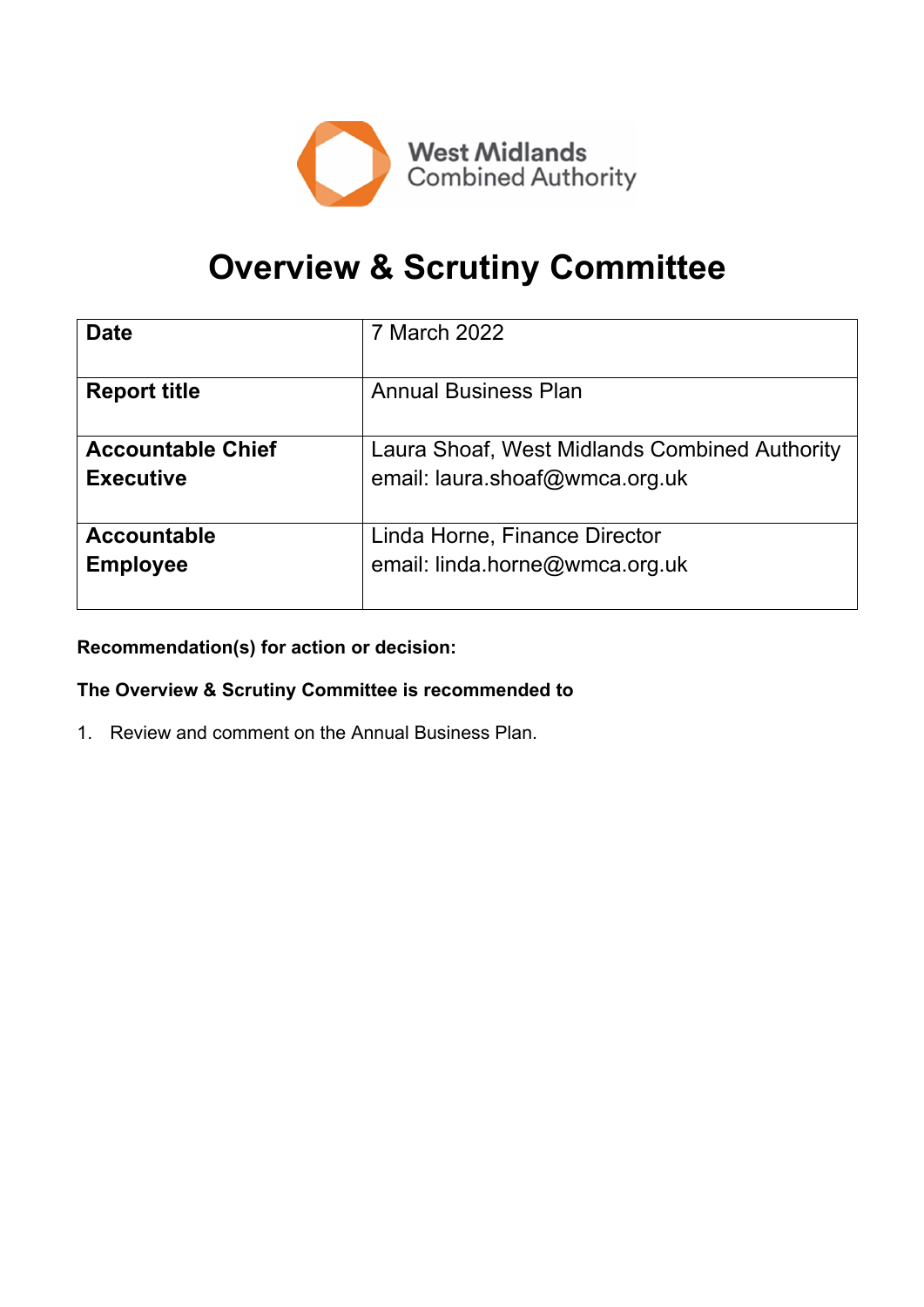#### **1. Purpose**

This paper provides the background to the development of the Annual Business Plan, an overview of content and how it will be used, monitored and measured supporting the move towards data-driven, evidence-based decision making.

In addition, a designed Annual Business Plan is appended, this will be shared to WMCA Board on 18<sup>th</sup> March for information.

### **2. Background**

2.1 The Annual Business Plan (ABP) is a vital link in the 'golden thread' between the WMCA Aims and Objectives, agreed by WMCA Board in November 2021, through Directorate and team plans and into the Individual Performance Management (IPM) goals of staff across the organisation. The ambition was to produce a plan setting out all activity to be delivered in 2022/23 aligned to those aims and objectives.

Identifying all planned activity was undertaken collaboratively with the Business Planning & Performance Reporting Team (BP&PR) working alongside finance and HR colleagues. It was vital to not only look at activity but also establishment numbers and funding/resources to deliver a balanced budget.

Engagement with Directorates cascaded from SLT, with Linda Horne as the sponsor and Ed Cox, Director of Inclusive Growth & PSR, supporting his peers by identifying where there were consolidation and integration opportunities across activity.

2.2 The Annual Business Plan adds value in a number of ways. It will provide a single source of the truth for delivery activity to achieve the Aims & Objectives expressed as outputs called High Level Deliverables, there is also greater visibility of the funding sources and through monitoring and reporting it provides accountability.

It is an internal document intended as a valuable reference guide; a resource for all staff across the organisation to clearly see how the work they are doing supports the delivery of the strategic aims and, ultimately achieve the vision of a more prosperous and better connected West Midlands that is fairer, greener and healthier. In addition to the Aims, Objectives and HLDs there is an overview from each Director on how they will deliver the ABP, content on the Enabling Services functions and the Corporate Management Team. In the finance section there is improved visibility and transparency of the sources of funding and detail on how the plan will be measured and reported.

## **3. Performance Monitoring of the Annual Business Plan**

3.1 There are 136 High Level Deliverables (HLD) underneath objectives and these are statements that set out the activity at quite a high level over the financial year. The BP&PR Team have worked with Directorates and performance colleagues to support the identification of SMART milestones beneath each HLD; these provide the detail at a much more granular level of delivery activity and are profiled by month with measures and targets.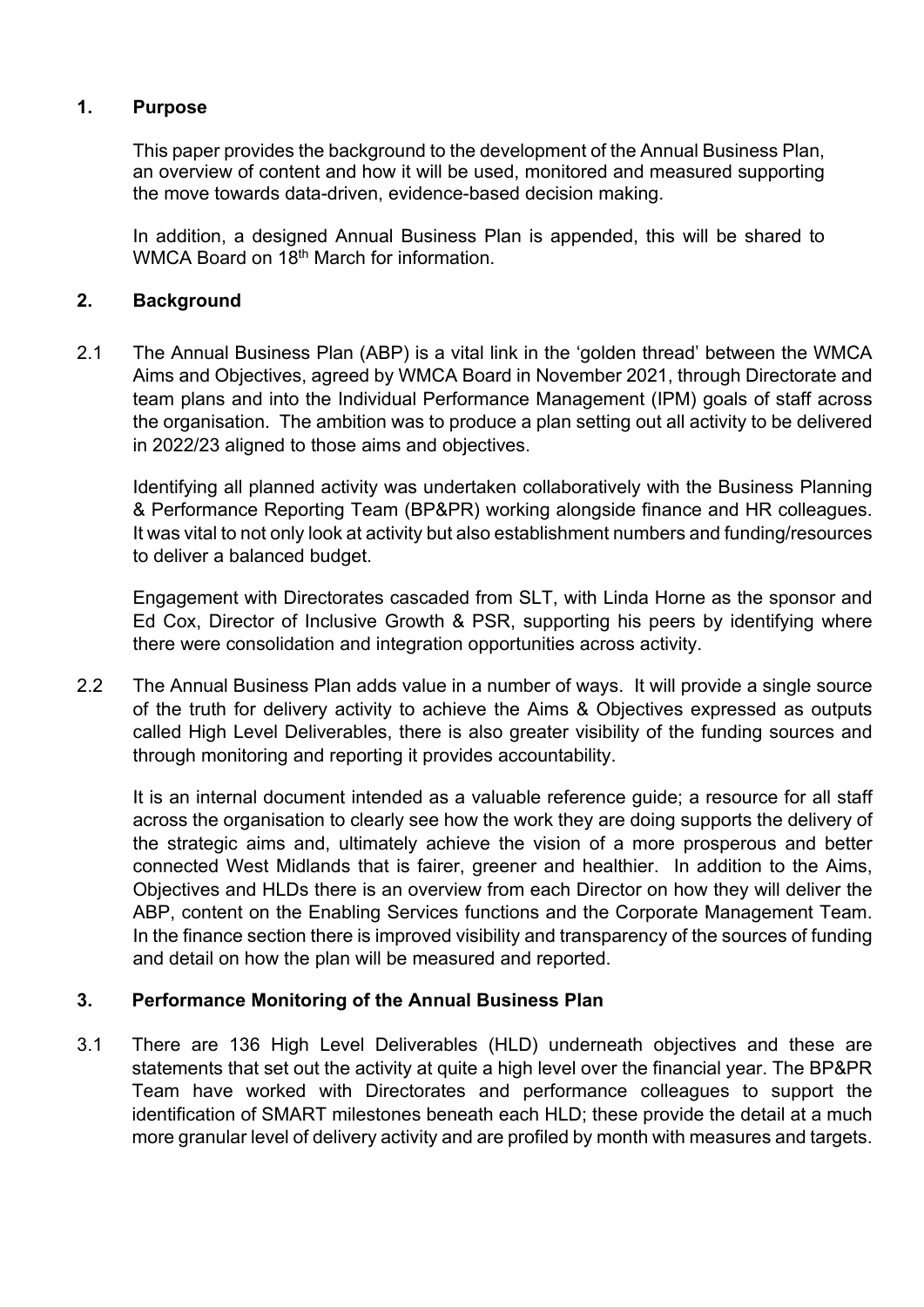Each milestone has an appointed owner and they are responsible for providing monthly updates on progress. There are a number of milestones for each HLD and they are weighted depending on how much they contribute to the completion of that HLD. The profiling of activity will also be used by finance colleagues in budget phasing.

- 3.2 The BP&PR Team will collate and analyse milestone and HLD activity against profile monthly and produce a report for the SLT. There will also be a 'real-time' dashboard, using Power Bi, that can be accessed at any time that provides a RAG-rated view of performance against profile from the 6 WMCA Aims down to milestone level and where achievable, into individual project level.
- 3.3 This reporting solution delivers a 'single version of the truth' through data that will be triangulated with the Strategic Risk Register and finance cost codes, providing a visually rich dashboard with a hierarchy of data from a strategic aim and objective view down to individual milestone. This will support evidence-based decision making.
- 3.4 HLDs were approved by the WMCA Board in February alongside the Budget report and performance against the Annual Business Plan will be reported to WMCA Board halfyearly, together with any changes to output measures that may arise as a result of Levelling-up or new sources of funding that may influence a change in priorities.

#### **4. Agile Business Planning and Reporting process**

4.1 This first Annual Business Plan, nested underneath the corporate Aims and Objectives, presents an opportunity to continue the engagement across Directorates and continuously improve the process. Rather than an intensive period of business planning aligned to the annual budget planning round, it is proposed that there are regular conversations and a more iterative process that considers current performance and the resources (both financial and people). This agile or dynamic process is intended to provide greater engagement across staff teams, alignment to the overall vision and regular reporting will give SLT the assurance where is the flexibility to respond to new opportunities. Fig 1 below illustrates the planning and reporting cycle.